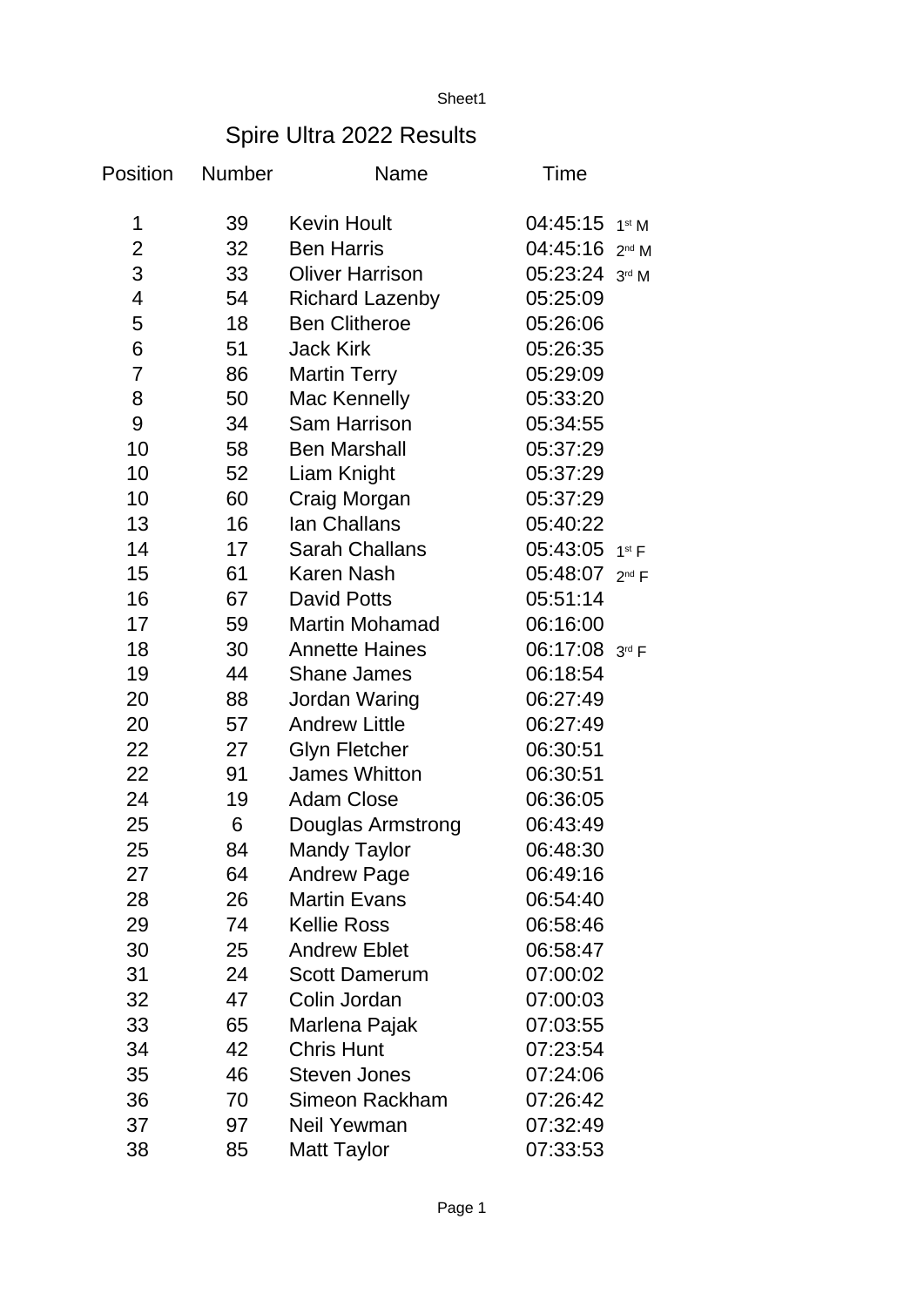Sheet1

| 39             | 79             | <b>Giles Searby</b>       | 07:34:05        |
|----------------|----------------|---------------------------|-----------------|
| 40             | 31             | <b>Nick Ham</b>           | 07:36:25        |
| 41             | 43             | Imtiaz Ilahi              | 07:39:28        |
| 42             | 22             | James Copestake           | 07:41:27        |
| 43             | 95             | Jenny Wyles               | 07:43:15        |
| 44             | 96             | Ken Wyles                 | 07:43:17        |
| 45             | 14             | Jack Brayshaw             | 07:47:32        |
| 46             | 94             | John Wright               | 07:47:33        |
| 47             | 12             | <b>Katherine Boon</b>     | 07:54:45        |
| 48             | 10             | Dave Benison              | 07:54:50        |
| 48             | $\overline{7}$ | <b>Carl Bamford</b>       | 07:54:50        |
| 50             | 56             | Sarah Ledbury             | 07:56:03        |
| 51             | 55             | Alex Ledbury              | 07:56:04        |
| 52             | 23             | Natalie Cunningham        | 08:02:56        |
| 53             | 37             | <b>Laurence Hill</b>      | 08:08:44        |
| 54             | 8              | <b>Patrick Bean</b>       | 08:08:49        |
| 55             | 75             | Sarah Sanderson           | 08:19:11        |
| 56             | 29             | Jo Green                  | 08:19:12        |
| 57             | 48             | Joanne Kadziola           | 08:19:13        |
| 58             | 49             | Martin Kadziola           | 08:19:14        |
| 59             | 53             | <b>Martin Knight</b>      | 08:25:42        |
| 60             | 89             | <b>Mike Wells</b>         | 08:26:56        |
| 60             | 90             | <b>Sarah Wells</b>        | 08:26:56        |
| 60             | 72             | Joanne Ramsay             | 08:26:56        |
| 63             | 93             | Julie Wragg               | 08:29:54        |
| 64             | 3              | <b>Simon Ancliff</b>      | 08:30:05        |
| 65             | 81             | <b>Martyn Smith</b>       | 08:30:20        |
| 66             | 21             | <b>Lisa Cooper</b>        | 08:31:25        |
| 66             | 83             | <b>Alasdair Tatam</b>     | 08:31:25        |
| 68             | 77             | <b>Elizabeth Saunders</b> | 08:31:26        |
| 69             | 4              | <b>Tracy Ancliff</b>      | 08:32:08        |
| Relay          | Teams:         |                           |                 |
| 1              | B              | Walk This Way             | 04:47:15        |
| $\overline{c}$ | A              | <b>AGR Runners</b>        | 05:06:30        |
| 3              | C              | <b>DRC HoneyBeez</b>      | 05:40:39        |
| Retired:       |                |                           |                 |
|                | 71             | Renata Raczkiewicz        | CP1             |
|                | 92             | <b>Adam Worrallo</b>      | CP <sub>3</sub> |
|                | 35             | <b>Marianne Heading</b>   | CP4             |
|                | 5              | <b>Kerry Anderson</b>     | CP4             |